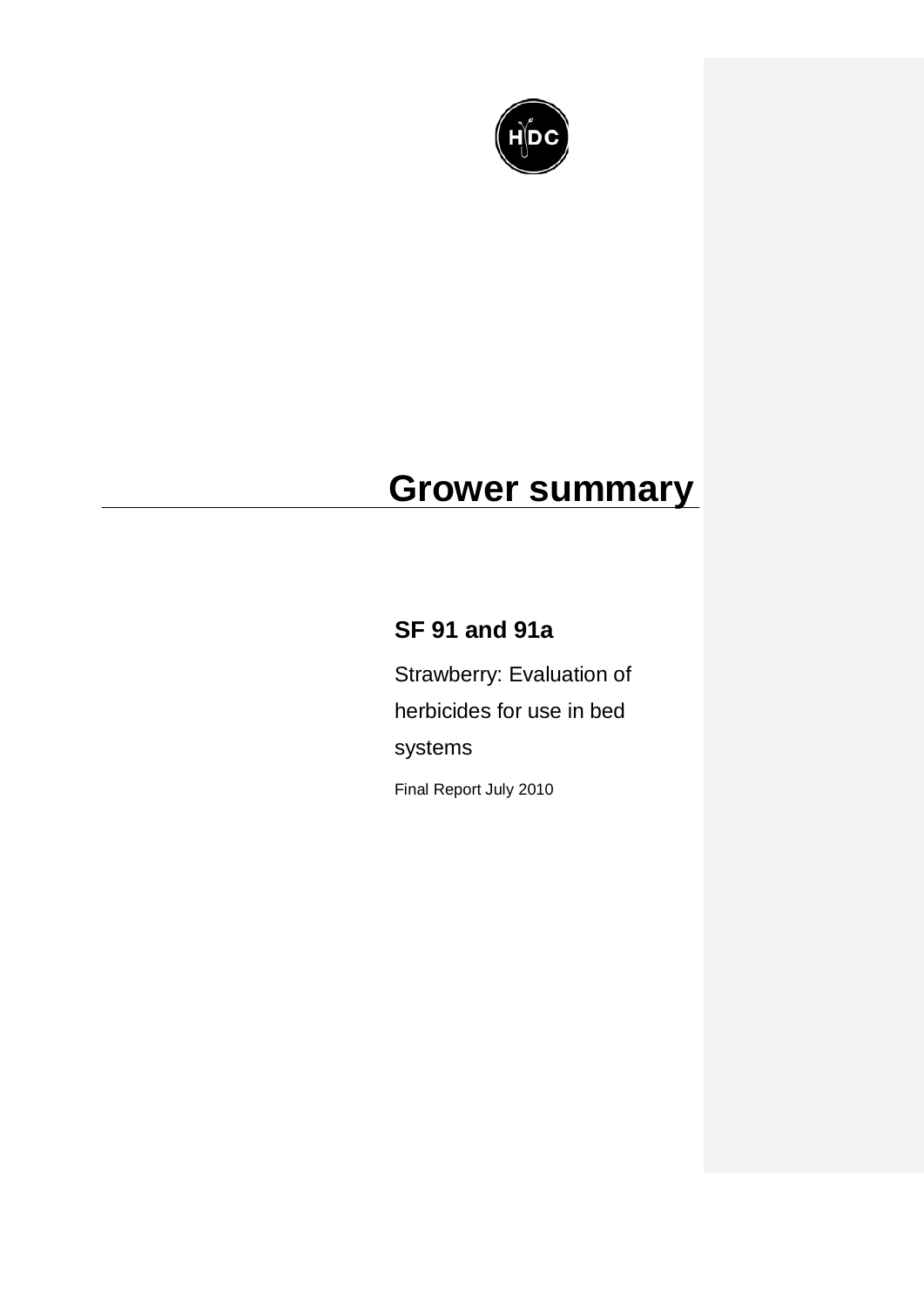# **Disclaimer**

Whilst reports issued under the auspices of the HDC are prepared from the best available information, neither the authors nor the HDC can accept any responsibility for inaccuracy or liability for loss, damage or injury from the application of any concept or procedure discussed.

The results and conclusions in this report may be based on an investigation conducted over one year. Therefore, care must be taken with the interpretation of the results.

# **Use of pesticides**

Only officially approved pesticides may be used in the UK. Approvals are normally granted only in relation to individual products and for specified uses. It is an offence to use nonapproved products or to use approved products in a manner that does not comply with the statutory conditions of use, except where the crop or situation is the subject of an off-label extension of use.

Before using all pesticides check the approval status and conditions of use.

Read the label before use: use pesticides safely.

# **Further information**

If you would like a copy of the full report, please email the HDC office (hdc@hdc.org.uk), quoting your HDC number, alternatively contact the HDC at the address below.

HDC Stoneleigh Park Kenilworth Warwickshire CV8 2TL

Tel – 0247 669 2051

The contents of this publication are strictly private to HDC members. No part of this publication may be copied or reproduced in any form or by any means without prior written permission of the Horticultural Development Company.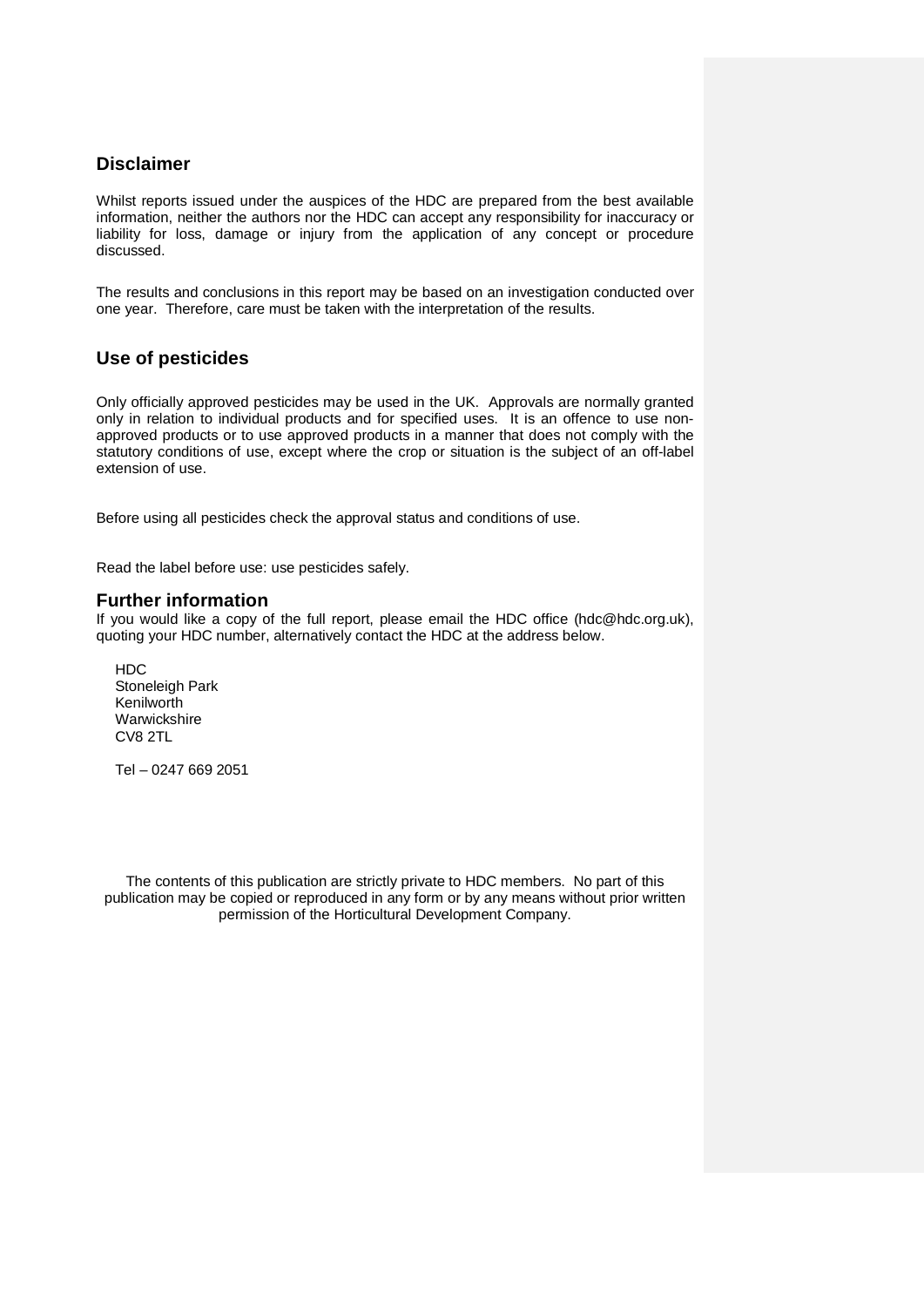## **Headline**

**Formatted:** Font: 13 pt, Bold **Formatted:** Font: 13 pt

A range of herbicide products were assessed for use in strawberry bed systems and successful treatments were identified for use in alleyways, over beds and for runner control.

### **Background and expected deliverables**

The majority of strawberries produced in the UK are grown in plastic-mulched raised beds. The alleyways between beds can be difficult to keep weed-free, because of the lack of crop competition. Where the alleyway is treated rather than the crop, there is the potential for using less selective herbicides that would not be safe when used over the crop. This project evaluated the safety and efficacy of a range of herbicides for total weed control in the alleyway.

The increasingly common practices of both bed replanting and thinning of high density plantings results in gaps in the plastic-mulched beds and consequent weed control problems. The problems have been exacerbated by the loss of soil fumigants. The use of chemical weed control over plastic-mulched beds has the potential for significant cost saving compared with hand-weeding. This project evaluated the safety of existing approved strawberry herbicides and novel products when used over beds.

The recent loss of the contact herbicide paraquat from the UK market has reduced the options available for runner and weed control between strawberry beds. The introduction of the contact herbicide Shark (carfentrazone-ethyl) was thought to offer another alternative for contact weed and runner control. This project evaluated the efficacy of Shark for runner and weed control in strawberry bed alleyways compared with industry standards. An extension to the project (SF 91a, also reported here) evaluated the potential for using Shark as an overall dormant season treatment to selectively clean up existing weeds in plastic mulched beds and in traditional matted-row plantings.

The expected deliverables from this project are:

- Information on the relative efficacy and crop safety of selected herbicides when used as alleyway or over-bed treatments for weed control during the growing season in strawberries.
- Information about the level of chemical residues in fruit resulting from overbed herbicide application to strawberries grown in plastic mulched beds.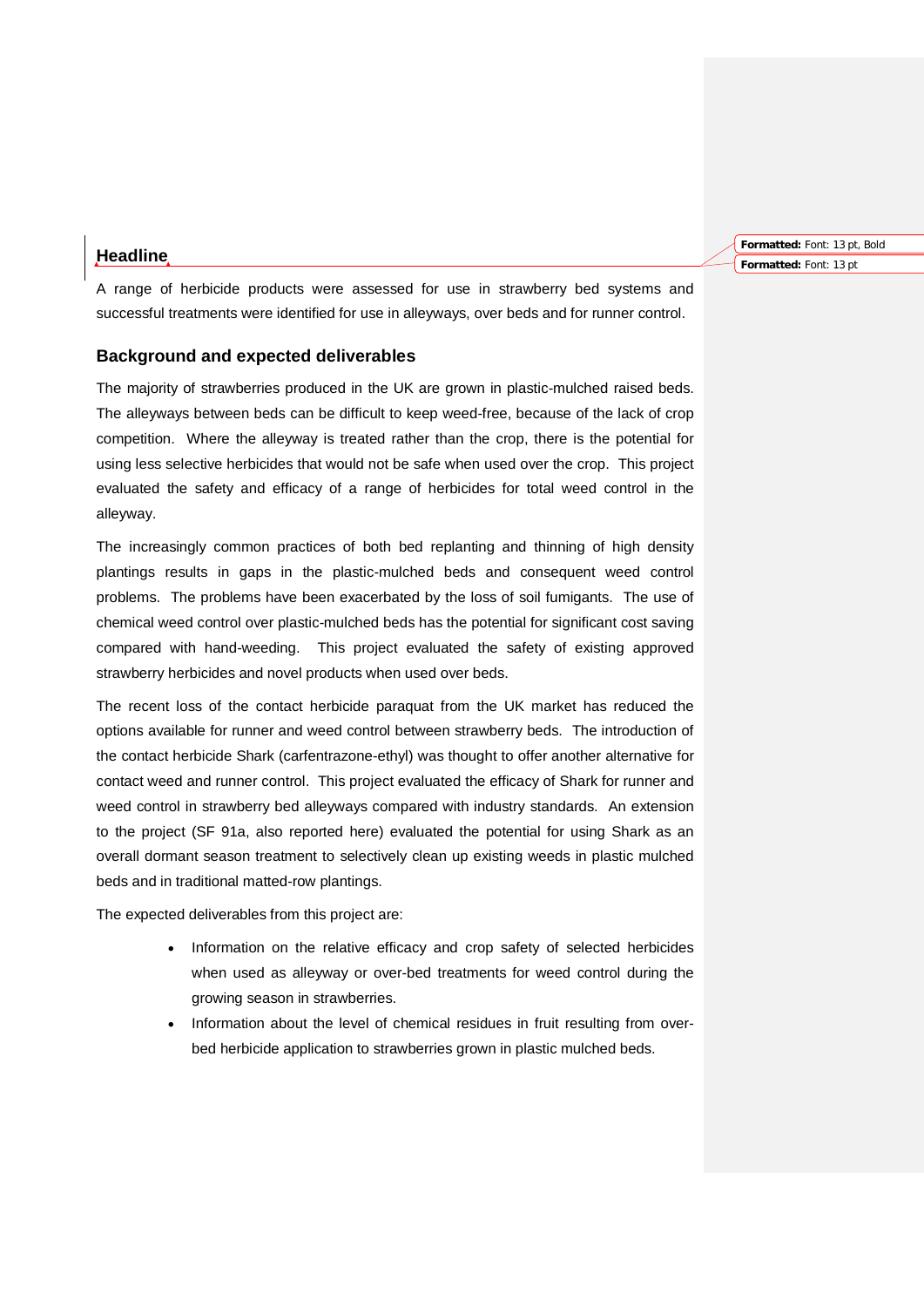• Information on the relative efficacy and crop safety of Shark when used as a runner control treatment in the alleyways and as an overall dormant season treatment.

# **Summary of the project and main conclusions**

#### **Alleyway treatments**

A range of herbicides (Table 1) were applied in the spring to the alleyways between previously used plastic-mulched strawberry beds that were not currently planted, but were subsequently planted after the alleyway spray application. Two experiments were carried out, with different sites used in 2008 and 2009.

| <b>Product</b>                | <b>Active ingredient</b>                            | <b>Product</b><br>rate        | <b>Approval</b><br>status |
|-------------------------------|-----------------------------------------------------|-------------------------------|---------------------------|
|                               |                                                     |                               | (strawberries)            |
| Stomp 400SC<br>+ Flexidor 125 | pendimethalin (400 g/L) +<br>isoxaben (125 g/L)     | $3.3$ L/ha<br>$+$<br>2.0 L/ha | Label                     |
| Ally SX                       | metsulfuron methyl (20%<br>w/w)                     | $0.03$ kg/ha                  | Not approved              |
| Artist                        | flufenacet $(24 % w/w)+$<br>metribuzin (17.5 % w/w) | $2.5$ kg/ha                   | Not approved              |
| Calaris                       | terbuthylazine $(330 g/L) +$<br>mesotrione (70 g/L) | 1.5 L/ha                      | Not approved              |
| Chikara                       | flazasufuron (25% w/w)                              | $0.15 - 0.2$<br>kg/ha         | Not approved              |
| Diuron 80WP                   | diuron $(80\% \text{ w/w})$                         | 1.25 kg/ha                    | Not approved              |
| Goal 2E                       | oxyfluorfen (2 g/L)                                 | 2.0 L/ha                      | Not approved              |
| Ronstar Liquid                | oxadiazon (250 g/L)                                 | 4.0 L/ha                      | Not approved              |
| Sencorex WG                   | metribuzin (70% w/w)                                | $0.7 - 1.0$<br>kg/ha          | Not approved              |
| Skirmish                      | terbuthylazine $(420 g/L) +$<br>isoxaben (75 g/L)   | 1.0 L/ha                      | Not approved              |
| Springbok                     | dimethenamid-p (200 g/L) +<br>metazachlor (200 g/L) | $2.5$ L/ha                    | Not approved              |
| Sumimax                       | flumioxazine (300 g/L)                              | $0.1$ L/ha                    | Not approved              |

*Table 1*. Residual herbicide treatments applied to strawberry alleyways

Goal 2E was only tested in 2008 and Diuron 80WP and Springbok were only tested in 2009. Where two rates are listed, the lower rate was used in 2009.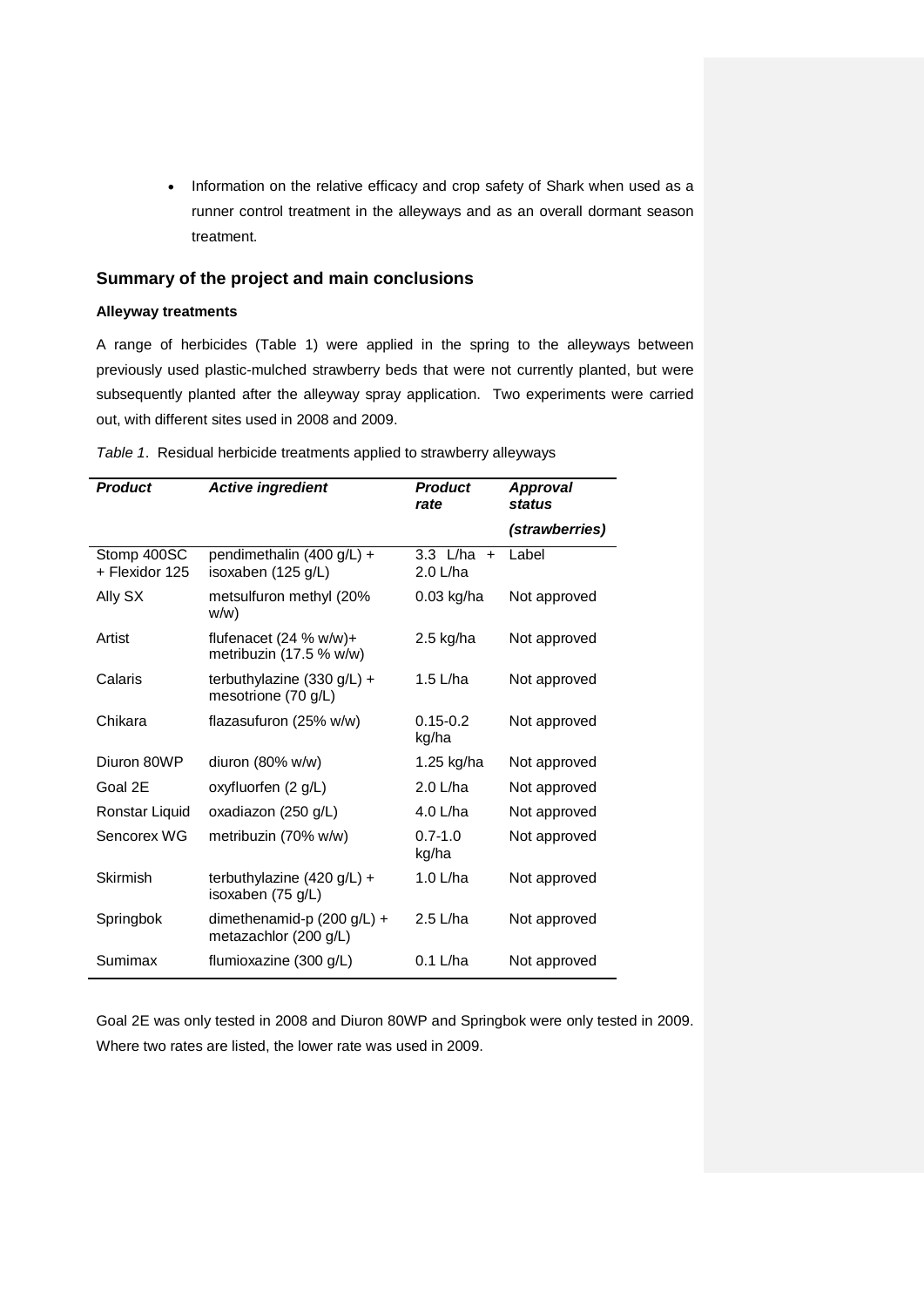- Chikara and Sencorex WG gave the best control of the predominant weeds; annual meadow grass (*Poa annua)*, groundsel (*Senecio vulgaris*), American willowherb (*Epilobium ciliatum*) and sow-thistle (*Sonchus oleraceus*) and had good persistence.
- Ally SX performed well where groundsel and annual meadow grass predominated, but in 2008 failed to control American willowherb.
- Ronstar Liquid and Springbok were initially very effective on groundsel and annual meadow grass but were less persistent than Chikara, Sencorex WG or Ally SX.
- Artist, Calaris, Skirmish and Sumimax give significant levels of weed control but showed some weakness in groundsel control.
- No damage was noted in the crop planted subsequently into the adjacent beds.

#### **Bed treatments**

A further range of herbicides was assessed for crop safety, chemical residues and weed control when applied to strawberries post-planting over the plastic-mulched beds. Two sets of experiments were carried out over two years (four experiments in total). Residual herbicides (Table 2) were applied shortly after planting in May to 60- day crops planted as cold stored runners in early leaf. Contact herbicides (Table 3) were applied to similar crops but just before flowering. The experiments were carried out on different sites using the cultivars Elsanta (2008) or Sonata (2009).

- Goltix Flowable appeared to give the best weed control from results in 2008. A few leaves showed slight yellowing in 2009 but vigour and yield was not affected. There was insufficient weed germination in 2009 to further test the efficacy of the residual treatments.
- No foliar phytotoxicity symptoms were seen in 2008 although HDC H5 slightly reduced yields, but in 2009 Springbok and HDC H5 caused unacceptable stunting.

| <b>Product</b>        | <b>Active ingredient</b>              | <b>Product</b><br>rate | <b>Approval</b><br>status   |
|-----------------------|---------------------------------------|------------------------|-----------------------------|
|                       |                                       |                        | (strawberries)              |
| Devrinol <sup>1</sup> | napropamide (450 g/L)                 | $5.0$ L/ha             | Label                       |
| Dual Gold             | s-metolachlor (960 q/L)               | 1.4-1.6 L/ha           | SOLA 1389/10 <sup>3</sup>   |
| Goltix<br>Flowable    | metamitron (700 g/L)                  | $5.0$ L/ha             | Not approved<br>pre-harvest |
| Springbo $k^2$        | dimethenamid-p $(200 g/L) + 2.5 L/ha$ |                        | Not approved                |

*Table 2*. Residual herbicide treatments applied to strawberry beds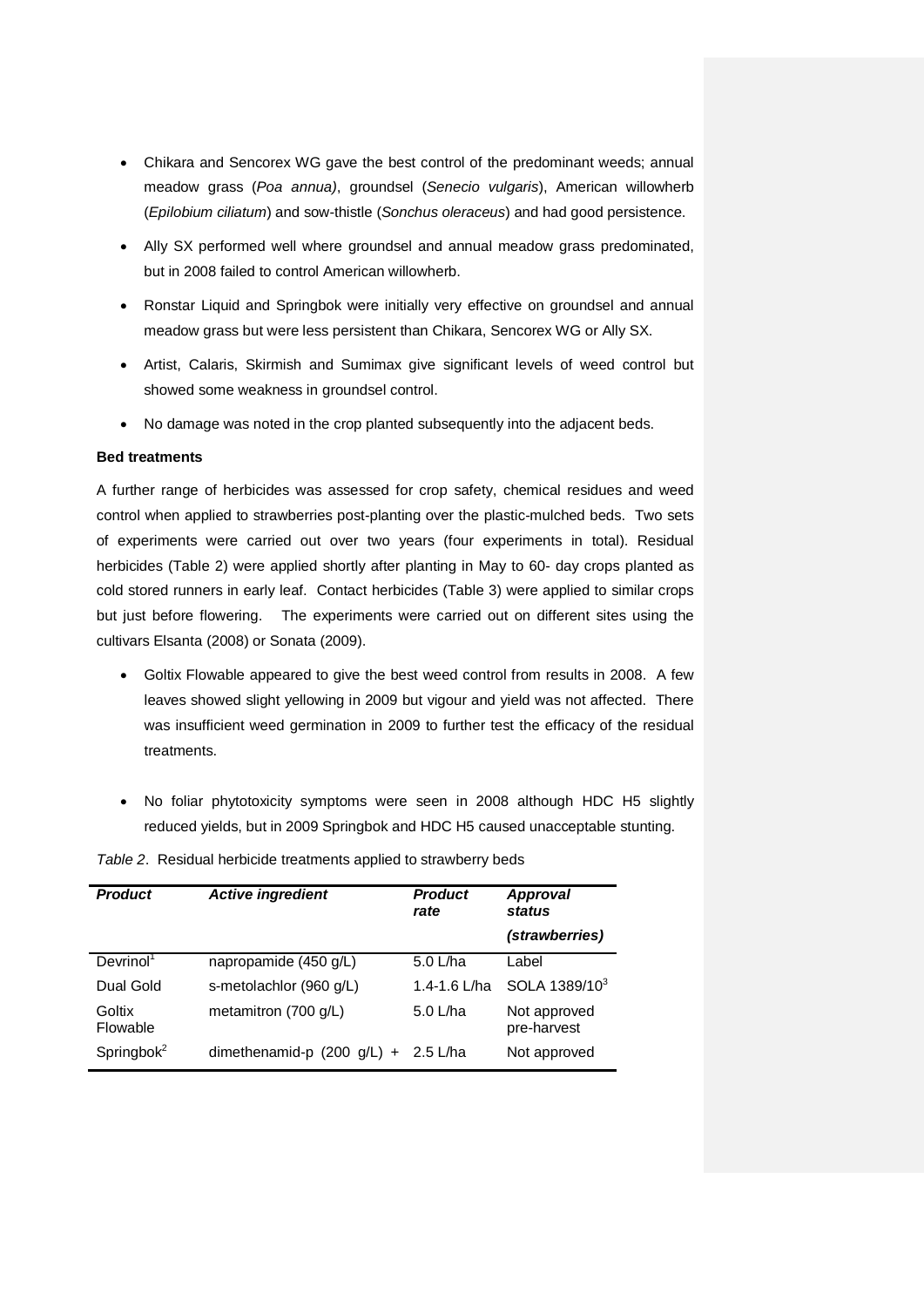|        | metazachlor $(200 g/L)$          |            |              |
|--------|----------------------------------|------------|--------------|
| HDC H5 | confidential $(500 \text{ g/L})$ | $3.0$ L/ha | Not approved |

1 Devrinol was only tested in 2008

<sup>2</sup>Springbok was only tested in 2009.

<sup>3</sup>SOLA 1389/10 allows for 2 applications of Dual Gold at 0.7 L/ha to be made.

*Table 3*. Contact herbicide treatments applied to strawberry beds

| <b>Product</b>            | <b>Active ingredient</b>       | <b>Product</b><br>rate | <b>Approval status</b><br>(strawberries) |
|---------------------------|--------------------------------|------------------------|------------------------------------------|
| Alpha phenmedipham<br>320 | phenmedipham (320 g/L)         | 1.25 L/ha              | Label                                    |
| <b>Beetup</b>             | phenmedipham (160 g/L)         | $2.5$ L/ha             | Label                                    |
| Defy                      | prosulfocarb (800 g/L)         | $5.0$ L/ha             | Not approved                             |
| Dow Shield                | clopyralid (200 g/L)           | $0.5$ L/ha             | Label but not for<br>maidens             |
| Goltix Flowable           | metamitron $(700 \text{ g/L})$ | $3.0$ L/ha             | Not approved<br>pre-harvest              |
| Alpha phenmedipham        | phenmedipham (320 g/L)         | 1.25 L/ha              | Label                                    |
| 320 + Goltix Flowable     | + metamitron (700 g/L)         | $+3.0$ L/ha            | Not approved<br>pre-harvest              |

Beetup was replaced with Alpha phenmedipham 320 in 2009, Defy was only tested in 2008 and the tank mixture of Alpha phenmedipham  $320 +$  Goltix Flowable was only tested in 2009.

- Defy caused unacceptable foliage and flower distortion and reduced yield. The plants did subsequently recover to some extent.
- The Alpha phenmedipham 320 + Goltix Flowable tank mix caused some foliar yellowing and stunting.
- None of the other treatments caused phytotoxicity or loss of yield.
- The only residues found were 0.02 mg/kg metamitron (below the MRL of 0.1 mg/kg) from Goltix Flowable applied at the higher 5 L/ha rate in 2008. No residues were found in 2009.
- There was insufficient weed germination to test the efficacy of the post emergence treatments.

### **Runner and alleyway treatments**

In an assessment of runner and alleyway weed control, herbicide treatments (Tables 4 and 5) were applied to runner and weed growth adjacent to the beds in the autumn. Straight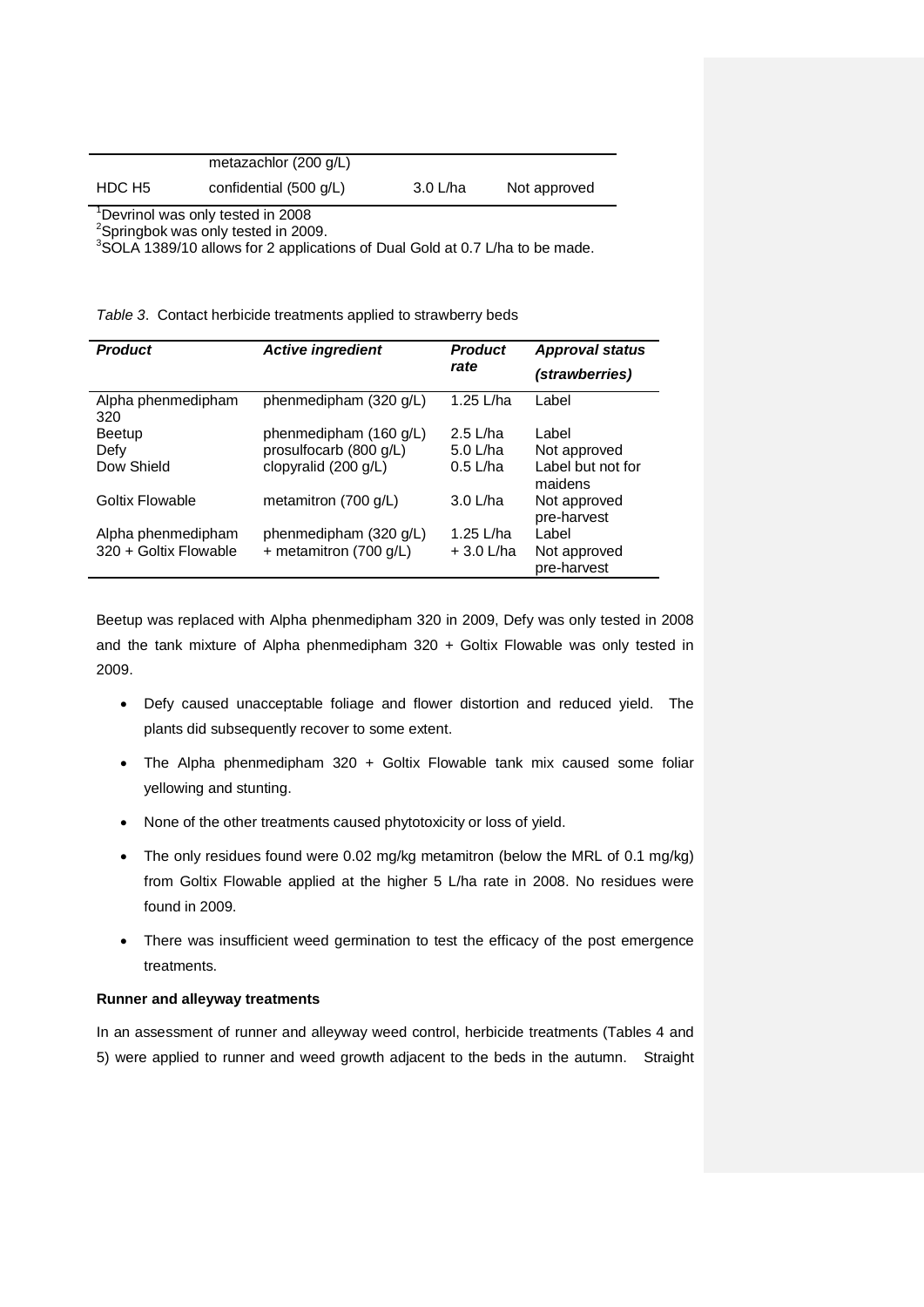treatments were tested in 2008 (Table 4) and tank mixtures were tested in 2009 (Table 5). The main weeds present in both years were annual meadow grass, American willowherb and hairy bittercress (*Cardamine hirsutum*)

- Reglone was only partially effective at controlling runners and weed growth.
- Shark was much less effective than Harvest at controlling runners and left some weeds uncontrolled, particularly annual meadow grass.
- Harvest was an effective treatment for runner control when used at the 5 L/ha rate. The addition of Shark improved weed and runner control compared with harvest alone but the difference was slight.
- Because no runner translocation damage resulted from any of the treatments, it is not possible to say if the addition of Shark could act as a safener for Harvest when used in the autumn on non-cut runners. However because of the relative lack of activity of Shark on strawberry runners this effect is unlikely
- For control of cleavers (*Galium aparine*) and small nettles (*Urtica urens*), Shark does have some advantages over Harvest although these weeds were not present in the experiments reported here.

*Table 4.* Contact herbicide treatments applied to the alleyway between strawberry beds 2008 experiment

| <b>Product</b> | <b>Active ingredient</b>       | <b>Product rate</b> | <b>Approval status</b> |
|----------------|--------------------------------|---------------------|------------------------|
|                |                                |                     | (strawberries)         |
| Shark          | carfentrazone-ethyl (60 g/L)   | 0.8 or 1.6 L/ha     | Not approved           |
| Harvest        | glufosinate-ammonium (150 g/L) | $5.0$ L/ha          | Label                  |
| Regione        | diquat                         | $2.0$ L/ha          | Label                  |

*Table 5.* Contact herbicide treatments applied to the alleyway between strawberry beds 2009 experiment

| <b>Product</b>     | <b>Active ingredient</b>                                         | <b>Product rate</b>      | <b>Approval status</b><br>(strawberries) |
|--------------------|------------------------------------------------------------------|--------------------------|------------------------------------------|
| Shark              | carfentrazone-ethyl (60 g/L)                                     | 1.6 L/ha                 | Not approved                             |
| Havest             | glufosinate-ammonium (150 g/L)                                   | $5.0$ L/ha               | Label                                    |
| Harvest<br>+ Shark | glufosinate-ammonium (150 g/L)<br>+ carfentrazone-ethyl (60 g/L) | $3.0$ L/ha<br>1.6 $L/ha$ | Label<br>Not approved                    |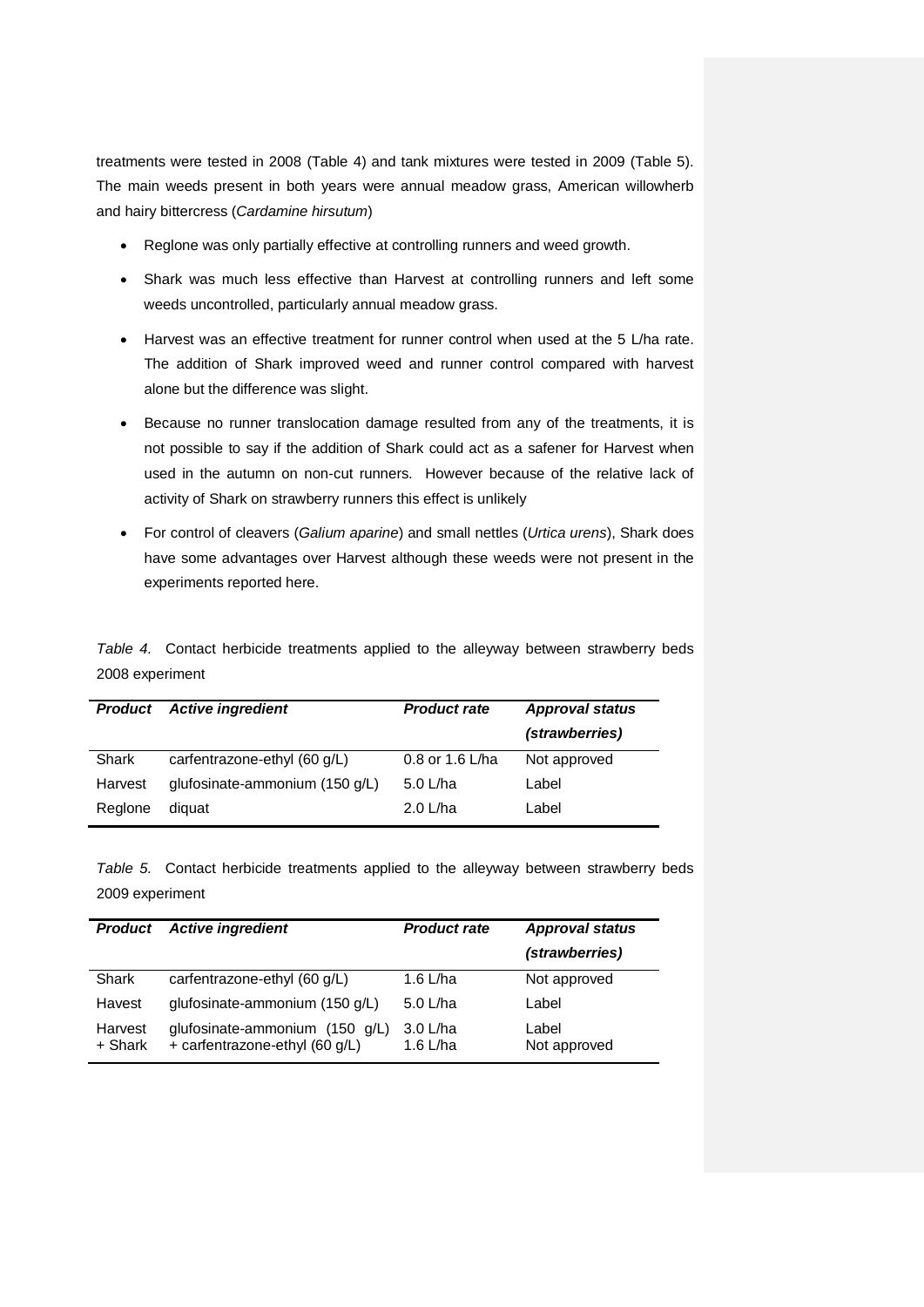| Harvest | glufosinate-ammonium (150 g/L + 5.0 L/ha |          | Label        |
|---------|------------------------------------------|----------|--------------|
| + Shark | carfentrazone-ethyl 60 g/L)              | 1.6 L/ha | Not approved |

#### **Shark application over crop foliage**

In an evaluation of dormant season overall application, Shark was applied at two rates (0.33 and 0.8 L/ha) and three application timings (1 December 2009, 28 January and 8 April 2010) to strawberries grown on plastic covered raised beds or traditional matted rows.

- The December and January applications did not result in any crop injury or loss of crowns.
- The April applications scorched the leaf that was present at the time of spraying but the plants re-grew strongly. There was no loss of crowns, flowers or reduction in berry numbers at the time of first pick although the overall crop canopy was slightly thinner at one site.
- American willowherb was controlled on the Shark treated plots and dandelions present at one site were scorched and effectively controlled. The lower rate was as effective as the higher rate.

#### **Financial benefits**

Some of the most effective treatments tested, Chikara (on soil pathways) and Shark, require SOLAs before they can be adopted by growers. Therefore there is no financial benefit from these treatments at present.

A SOLA would be required to permit the use of Chikara on pathways between strawberry crops. For these crops, the benefit in improved weed control could be around 100hr/ha or £600/ha. Chikara is relatively expensive at £300 / ha compared with a standard treatment such as Stomp 400SC 3.3 L/ha + Flexidor 2.0 L/ha (£130 / ha) but the treated pathway area is typically 50% of the field area. Sencorex WG was slightly less effective than Chikara but much cheaper at around £40/ha for 1kg/ha.

For over-bed treatments, some growers already use Dow Shield (clopyralid) or approved phenmedipham products similar to Beetup. It is reassuring that so far, no residues have been found in the fruit following these treatments. Goltix (metamitron) shows some potential for use as a bed treatment. At present the specific off-label approval (SOLA) only covers post-harvest use, but with the impending withdrawal of Ramrod (propachlor), Goltix could provide a partial replacement for groundsel control in particular. Dual Gold now has a SOLA for use in strawberries and could contribute to general weed control. For example studies in